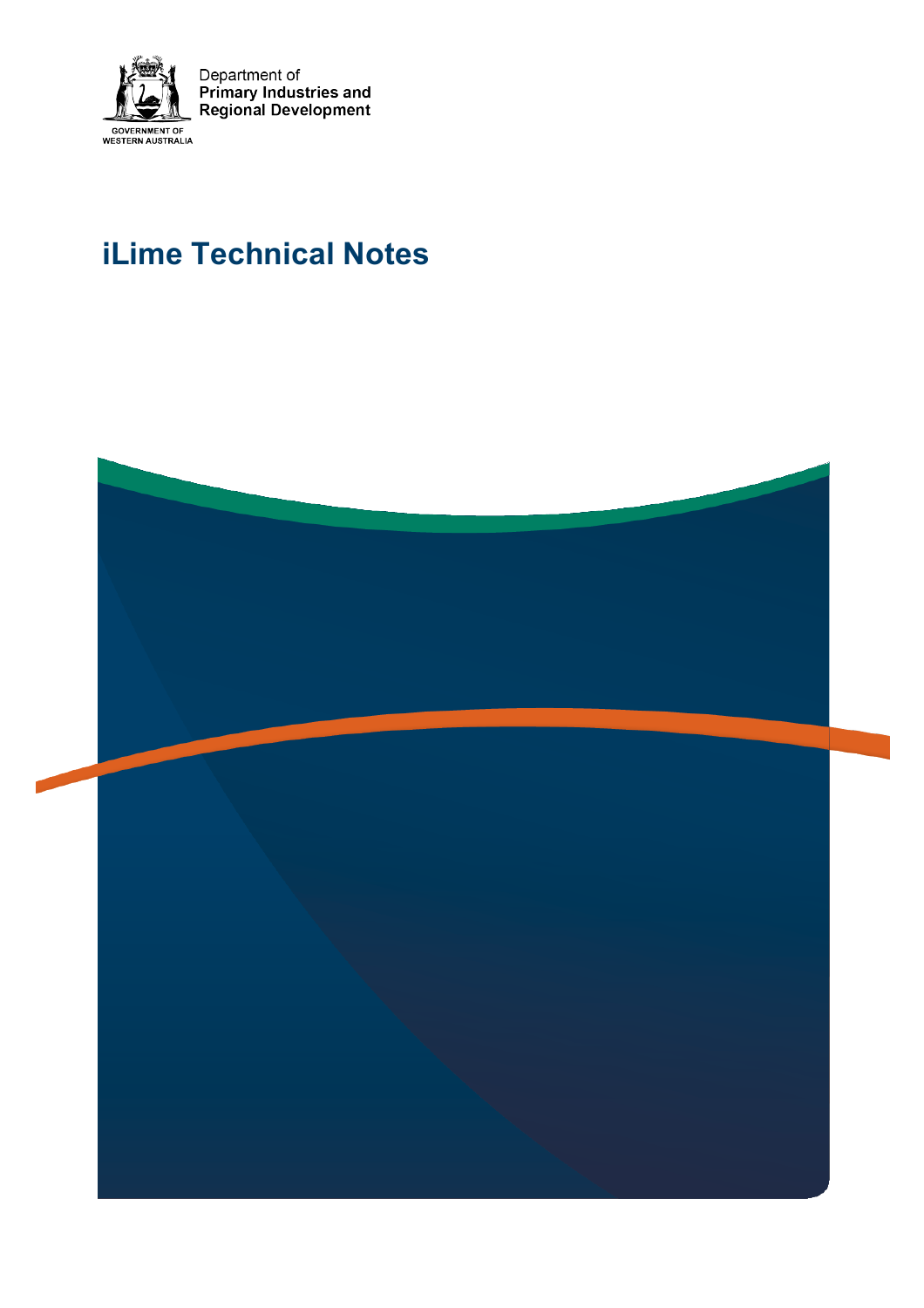# **iLime Technical Notes**

**Version 1, released July 2019**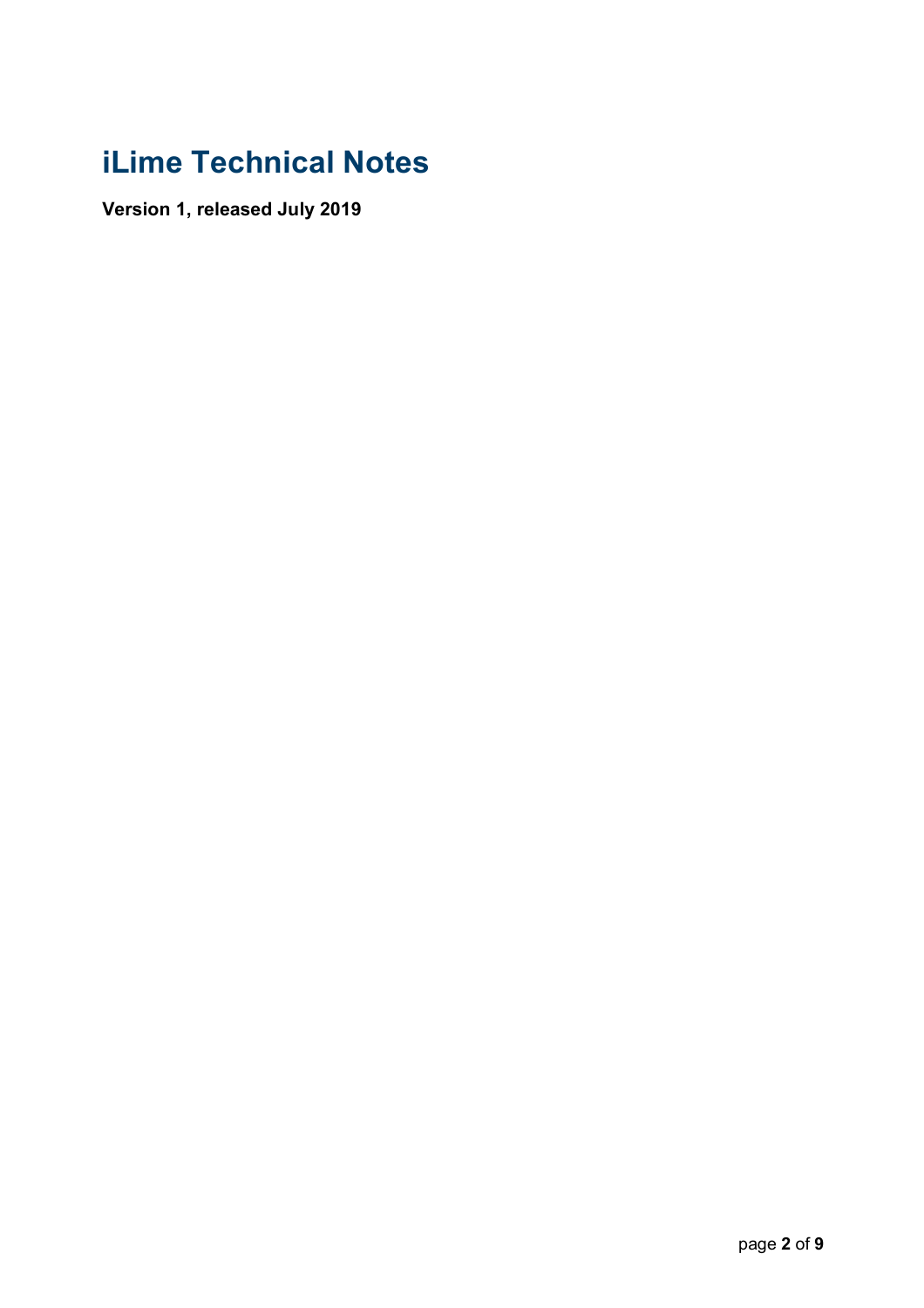# **Contents**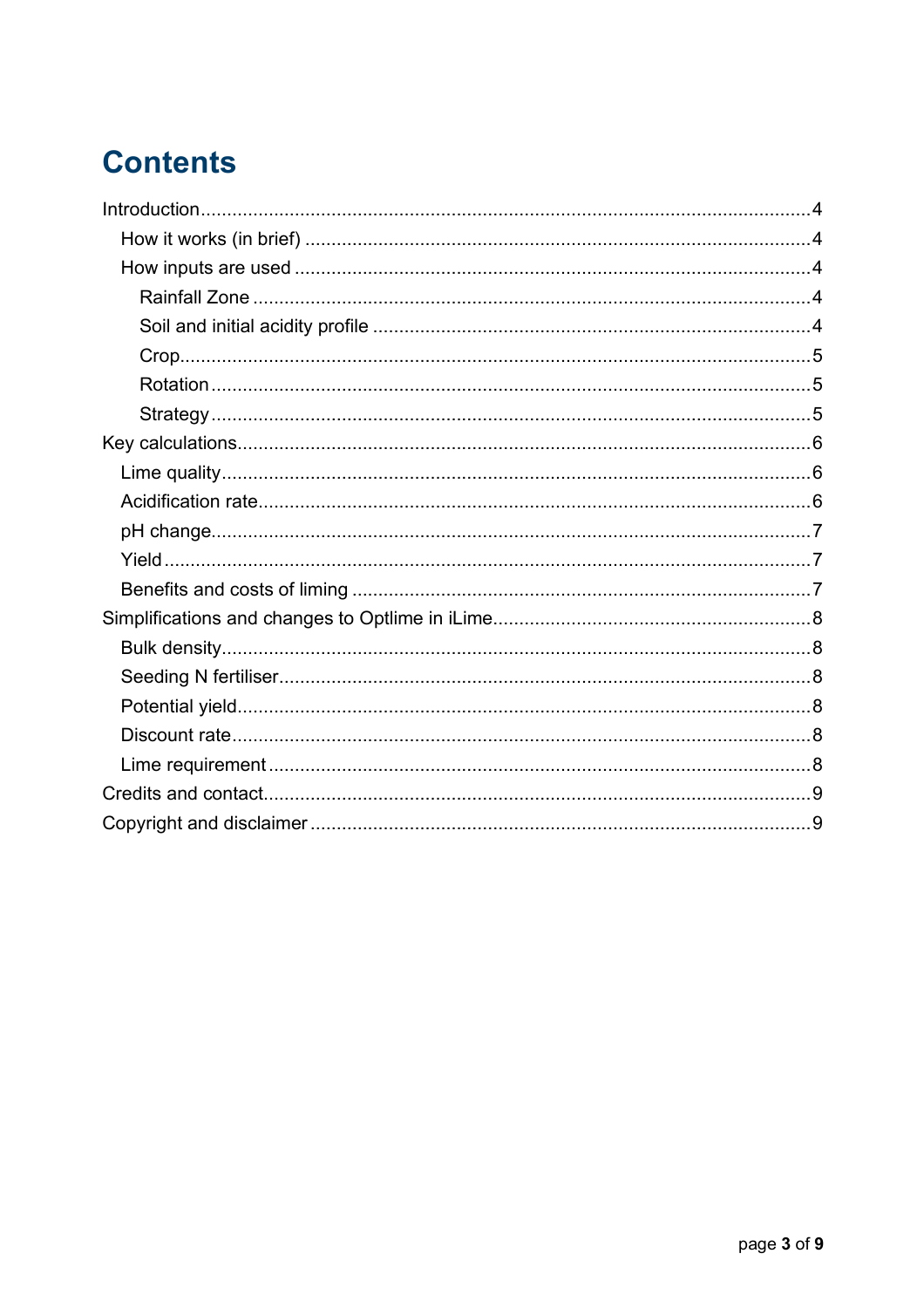# **Introduction**

# **How it works (in brief)**

iLime estimates the impact of applications of lime on soil pH, yield and profitability of a paddock or area of soil over twenty years. It does not include other potential benefits of liming such as improved access to nutrients, improved efficiency of use of nutrients by plants, reduced leaching, increased biological activity or reduced non-wetting.

The model uses a dynamic budgeting approach to determine net inputs of acidity or alkalinity in three soil layers (0–10 cm, 10–20 cm and 20–30 cm). The balance of these inputs impacts the change in pH and toxic aluminium in each of the layers and hence the impact on yield of crops and pastures. Two liming scenarios may be evaluated and compared with an unlimed default.

The annual acidification in the model comes from three sources: removal of product, acidifying ammonium-based nitrogen fertilisers and leaching of nitrate. Alkaline inputs come from the lime application selected by the user and its subsequent dissolution (see below). The inputs of alkaline into each soil layer are calculated on a monthly basis. This is adjusted by the annual acidification rate, which is distributed through the profile according to soil texture (the main source of soil acidification in WA is nitrate leaching). The soil pH in each layer is adjusted for the net input of acid or alkaline, taking account of the soil's buffering of pH. Soil pH and toxic aluminium at the end of a year are used to determine the yield potential of the current 'crop' for limed and unlimed scenarios (see 'Yield' below).

#### **How inputs are used**

#### **Rainfall Zone**

Nitrate leaching is estimated using default values for a grid of rainfall zone and soil texture (see 'Acidification rate' below). The selected rainfall zone also determines the soil water content in each month, which affects dissolution of lime (see 'Lime quality' below).

#### **Soil and initial acidity profile**

Three soil layers are considered in iLime, the surface soil (0–10 cm), sub-surface soil (10–20 cm) and deeper sub-surface soil (20–30 cm). Soil texture impacts nitrate leaching, as described above. The gravel %, organic carbon % and exchangeable aluminium class are used to calculate pH buffering capacity.

The Al class relates to the release of toxic aluminium at low pH. Three broad categories are used as there is great variation in levels of toxic aluminium for given soil pH and texture. The 'high' category is representative of soil with low pH and high levels of Al, such as eastern wheatbelt wodjil sub-soil or acidic red sand (e.g. Perenjori). The 'moderate' category includes yellow 'pear tree' sand (e.g. Yuna or Chapman Valley) and loam soil. The 'low' category applies to pale, 'gutless' sand (e.g. Badgingarra and Esperance), soil with high organic matter (>2%) or clay soil.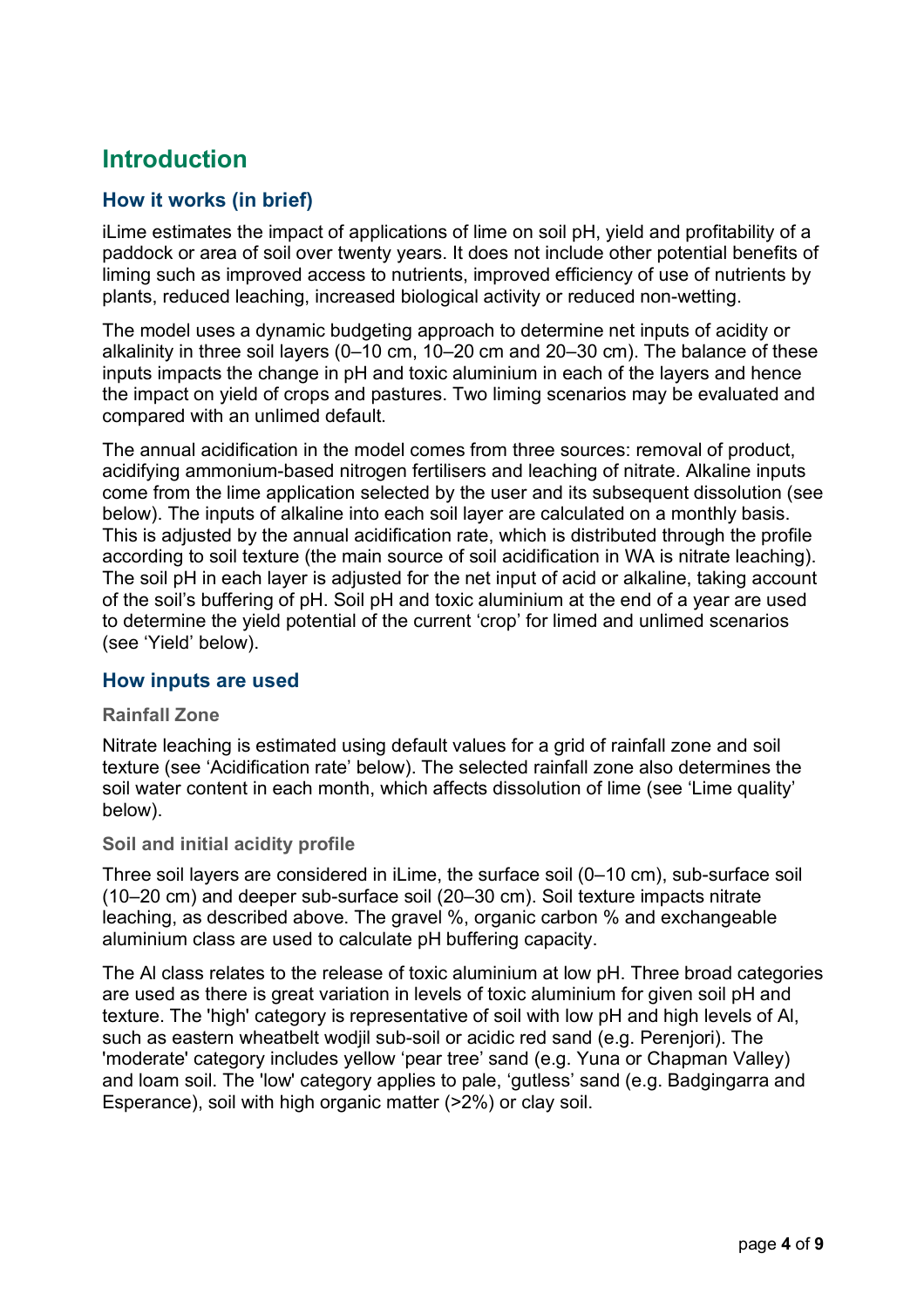### **Crop**

The calculated yield in each year, for Scenario A & B and the unlimed, is determined by multiplying the non-acidity limited yield by the yield index for the year in question (see 'Yield' below for detail).

The yield entered for each crop on the Crops page should represent what would realistically be expected, on average, for that crop grown on the soil with its initial pH. iLime does not directly account for seasonal variability, but different levels of production and inputs may be selected and saved to represent crops in good, average or poor seasons to enable a comparison of the results of liming with varying seasons.

Select the rates of fertiliser typically applied to the crop. Only nitrogen fertiliser is considered, as it may have a direct acidifying effect and is related to nitrate leaching. Nitrogen in the form of ammonium (i.e. ammonium sulphate, seeding NP-compound) causes acidification due to the net addition of acid when ammonium is converted to nitrate. Nitrogen added in the form of urea or UAN is not directly acidifying. However, acidification will occur proportionally with the leaching of nitrate derived from any nitrogen fertiliser or legume-fixed nitrogen.

Each 'crop' is assigned an 'acidity tolerance class', ranging from 1 (most tolerant) to 8 (most sensitive). For the default crops, the acidity tolerance class is 2 for lupin, 3 for wheat, oat, hay and pasture and 5 for barley, canola and pulse. New crops can be generated from these defaults.

#### **Rotation**

Crops and/or pasture may be selected to form a rotation. The sequence of the crops and pastures selected is repeated over 20 years.

In iLime, the fallow option is essentially a lack of crop with no income nor nitrogen fertiliser. There are no implications for soil water nor nitrogen for crops following a fallow in this model.

#### **Strategy**

Lime quality data are represented by particle size distribution and neutralising value in the same manner as the Lime WA Product Information sheets

(http://www.limewa.com.au/). Default values for named limes are from audit samples collected under the Agricultural Lime Industry Code of Practice

(http://www.limewa.com.au, accessed 28/05/2019 for iLime version 1). These values are indicative and may be replaced with more recent tests from suppliers or tests of your own samples. On-farm lime can be evaluated with iLime by entering values into the same five sieve categories.

The cost of spreading lime per tonne is simply multiplied by the rate. Therefore the cost used may need to be adjusted if relatively high or low tonnages are used.

Lime may be incorporated to 20 cm or to 30 cm. For simplicity, the proportions of lime incorporated to each of the depths has been fixed. If incorporation to 20 cm is selected, lime is distributed in 0–10 cm and 10–20 cm on a 50:50 per cent basis. For incorporation to 30 cm the distribution used is 25:50:25 per cent over the three soil layers. These estimates have been derived from Scanlan and Davies 2019 (who would suggest less mixing) and Ucgul et al. 2019 (who would suggest more mixing).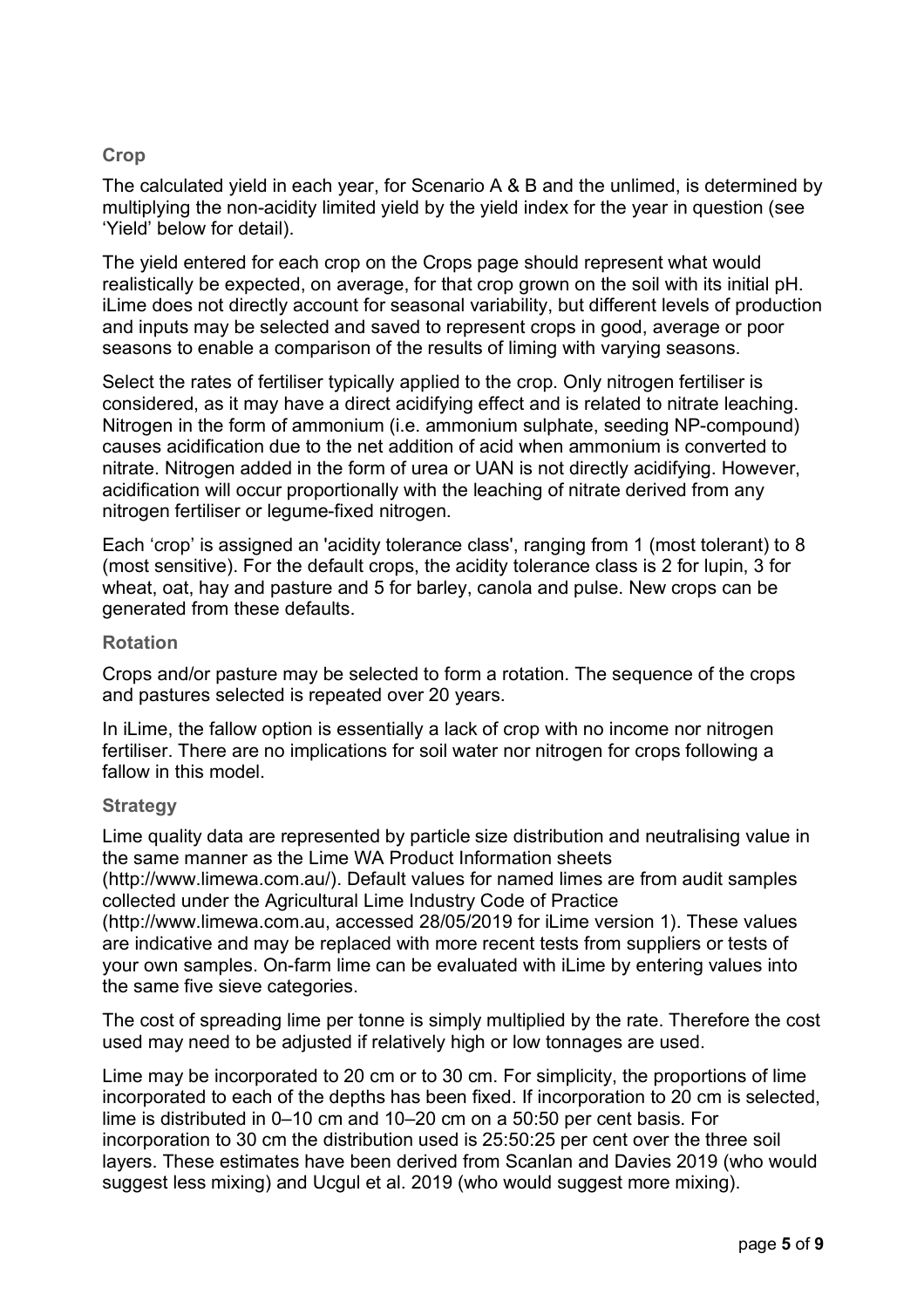Scanlan C & Davies S (2019). Soil mixing and redistribution by strategic deep tillage in a sandy soil. Soil and Tillage Research, 185, 139–145.

Ucgul M, Saunders C, Desbiolles J, Davies S & Parker W (2019). Improving the effectiveness of soil amelioration by optimising soil machine interaction. Presented at the 2019 Agribusiness Research Updates, 25–26 February 2019, Grains Industry Association of Western Australia.

# **Key calculations**

The main calculations in iLime are described below. Details of the mathematical equations may be found in the documentation for Optlime.

Gazey C (2008), Optlime, a bioeconomic model of soil acidity management in agricultural systems. Department of Agriculture and Food, Western Australia, Perth. https://researchlibrary.agric.wa.gov.au/pubns/50/

## **Lime quality**

The % weight and NV % in each sieve fraction for each lime source is used to calculate the surface area of pure lime  $(CaCO<sub>3</sub>)$  per tonne of product.

The average diameter for each sieve range is multiplied by the % weight to calculate the number of particles in that sieve fraction. The number of particles is then multiplied by the surface area and NV  $%$  to calculate the total surface area of CaCO<sub>3</sub> in that fraction. This is repeated for each sieve range and the values are added together to calculate the total surface area of  $CaCO<sub>3</sub>$  that can react in the soil over time.

Dissolution of lime is dependent on the current pH of the layer relative to the equilibrium pH for lime dissolution (which is set at 7.5), the pH buffering capacity of the soil and a soil water scalar that varies with the month of the year and the rainfall zone. The total amount of lime dissolved in each layer is summed over months of the year and the sieve ranges.

# **Acidification rate**

The addition of acid to the soil comes from the removal of alkaline product (carbon source), acidifying ammonium-based nitrogen fertilisers and leaching of nitrate (nitrogen sources).

Removal of alkaline product for each scenario in each year is calculated by multiplying the yield for that scenario/year by the average alkalinity removed per tonne of crop or kg of pasture (via stock, as DSE).

Nitrogen sources contribute to acidification due to acid produced during mineralisation and nitrification and/or nitrate leaching. Mineralisation and nitrification of nitrogen sources may contribute net acid to the soil. In iLime this is included as the equivalent lime required to neutralise the acid produced per kg of nitrogen applied as that source (i.e. 3.6 kg lime per kg N for seeding NP-compound or ammonium sulphate and 0 lime per kg N for urea, UAN and legume). Acidification due to nitrate leaching is calculated from the product of the potential acidification if all of the nitrogen derived from the nitrogen source is leached (3.6 kg lime equivalent per kg nitrogen) and the leaching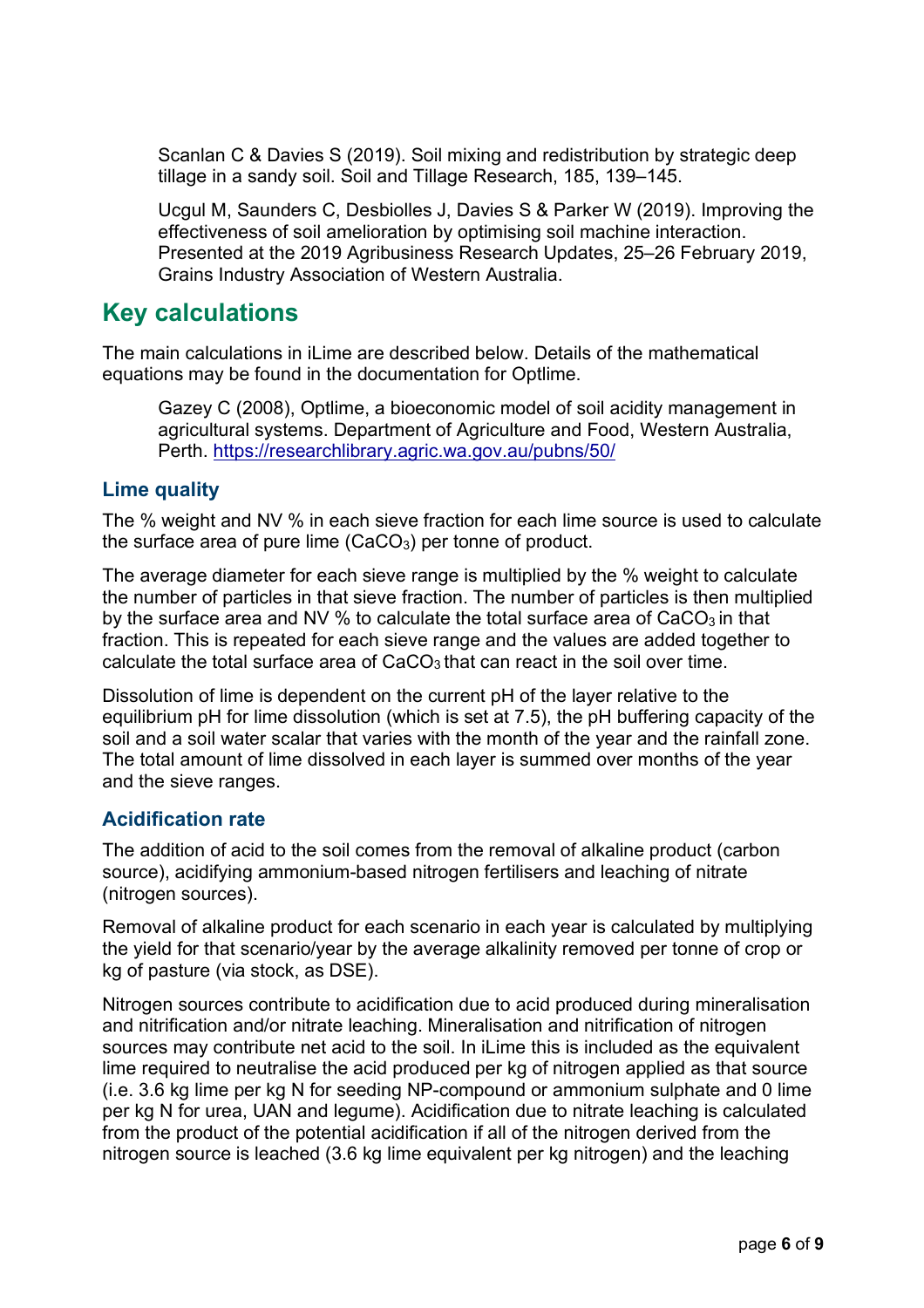percentage. The leaching percentage is based on the soil texture and rainfall zone (Table 1).

Table 1 – Leaching percentage for combinations of soil texture and rainfall zone used in the model.

| <b>Rainfall zone</b> | <b>Sand</b> | <b>Sandy loam</b> | Loam | Clay-loam | <b>Clay</b> |
|----------------------|-------------|-------------------|------|-----------|-------------|
| $<$ 325 mm           | 50          | 30                | 10   |           |             |
| 325-450 mm           | 65          | 45                | 25   | 5         |             |
| 450-750 mm           | 80          | 60                | 40   | 20        |             |
| $>750$ mm            | 95          | 75                | 55   | 35        | 15          |

The fertiliser rates specified for each crop are adjusted for yield by multiplying the nominated rate by the yield index.

## **pH change**

The potential change in pH in each layer due to liming is calculated from the total amount of lime dissolved divided by the pH buffering capacity. This change is then added to the current pH of the layer to calculate an interim pH.

The interim pH is adjusted for any lime movement to the next layer. Lime movement only occurs if the pH is above the minimum pH for leaching (pH 5), based on an exponential function that accounts for the difference in pH, soil water content and pH buffering capacity.

The change in pH due to liming is adjusted for annual acidification.

Throughout iLime, the  $pH$  is that measured in CaCl<sub>2</sub>.

#### **Yield**

The yield entered for each crop of the rotation is used to calculate a yield not limited by acidity. This represents the yield if the pH of the soil was at the recommended minimum targets of 5.5 in the surface (0–10 cm) and 4.8 in the 10–20 cm and 20–30 cm.

The yield that is reported each year is the yield not limited by acidity multiplied by a yield index. This yield index takes into account the penalty for the soil pH (0–10 cm) and aluminium level in the 10–20 cm and 20–30 cm, adjusted by the acid tolerance of the 'crop'.

## **Benefits and costs of liming**

Benefits and costs relate only to acidification and liming.

The cost of lime in a year is determined from the rate, cost, spreading cost and cost of incorporation (if any). The benefit of liming is calculated from the yield for the scenario compared to the unlimed.

The cashflow for each scenario is determined from the benefit minus the cost in each year. The benefit and cost in each year is adjusted for the discount rate to produce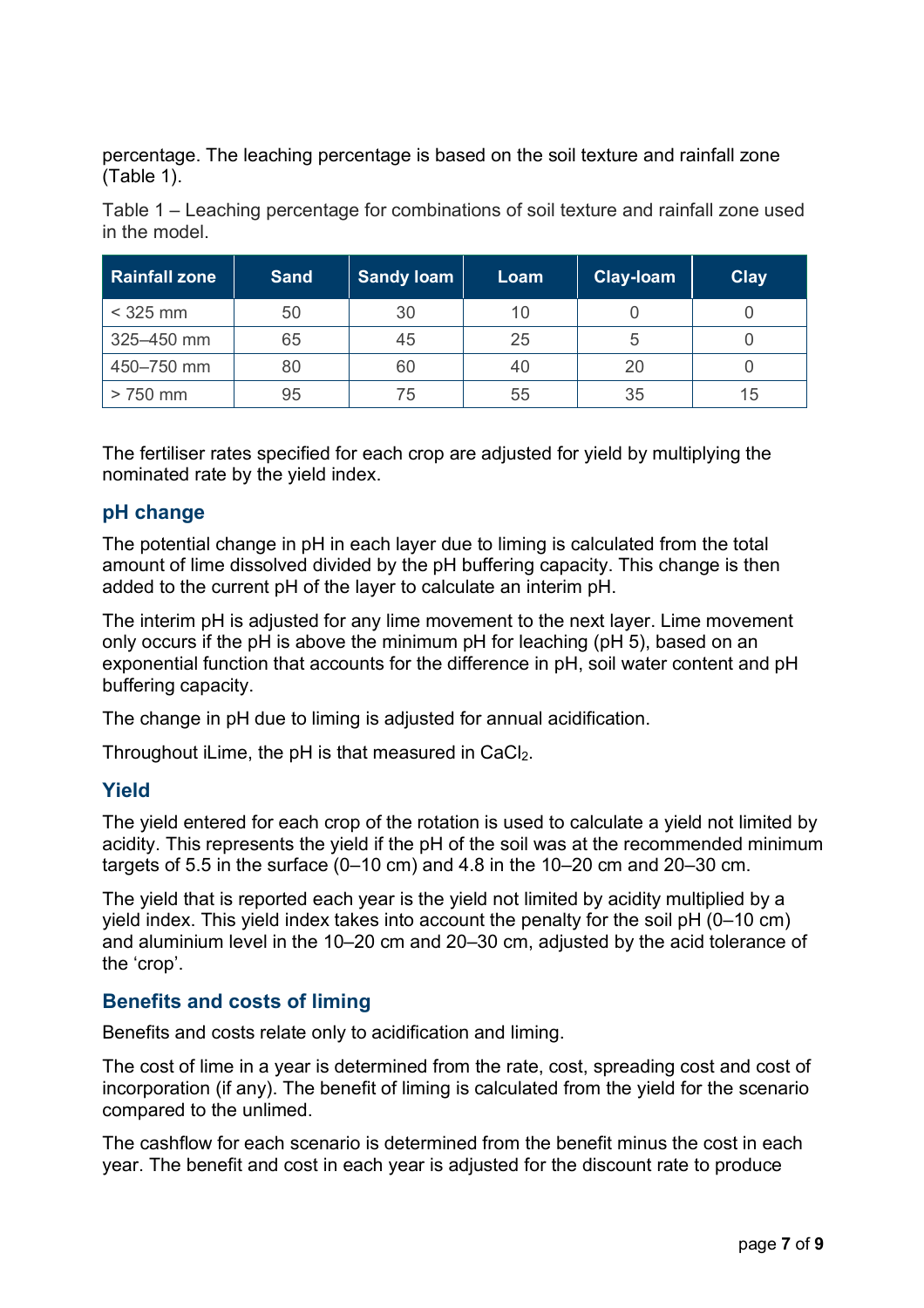discounted benefit and cost. Cumulative cashflow is the sum of the discounted cashflow in each year and is also reported as the net present value (NPV).

Return on investment (ROI) is the cumulative discounted cashflow divided by the cumulative discounted cost.

# **Simplifications and changes to Optlime in iLime**

Some simplifications and changes were made to the Optlime model in order to streamline the inputs required for the iLime app.

### **Bulk density**

The bulk density of the soil is used in the calculation of pH buffering capacity and saturated water content (for lime dissolution calculations). Changes in bulk density have little effect over the range of values for soil in southern WA  $(1.4-1.6 \text{ Mg/m}^3)$ , so this has been fixed at 1.5  $Mq/m<sup>3</sup>$ .

### **Seeding N fertiliser**

Compound nitrogen-phosphorus (NP) fertilisers are formulated using various combinations of mono-ammonium phosphate, di-ammonium phosphate and/or ammonium sulphate. The formulation is not commonly known, hence we have utilised a generic seeding NP-compound fertiliser in iLime. This requires only the input of the proportion of nitrogen in the product (which is generally known).

Acidification from this fertiliser is set at 3.6 kg lime equivalent per kg N applied (7.1 kg lime equivalent per kg N applied if all of the nitrate is leached). This simplification will result in an over-estimation of the acidification resulting from the use of fertilisers with a large proportion of di-ammonium phosphate (DAP) in their formulation, since acid addition from the mineralisation and nitrification of DAP is 1.8 kg lime equivalent per kg N applied.

## **Potential yield**

The calculation of yield in Optlime relied on the specification of a 'potential yield' for each crop assuming that acidity was not a limitation. In iLime this has been replaced with a non-acidity limited yield that is calculated from the average yield provided by the user (see 'Yield' above).

## **Discount rate**

The discount rate in iLime is set at 7%.

#### **Lime requirement**

Calculation of the estimated lime requirement utilises the approach, derived from Helyar and Porter (1989), that was used in the Liebe 'Soil Amelioration Profit Calculator' (http://www.liebegroup.org.au/liebe-group-publications/lime-profitcalculator/). The lime requirement for each soil layer is calculated using the difference between the target pH (5.5 for 0–10 cm and 4.8 for 10–20 cm and 20–30 cm) and the initial pH of the layer, divided by a conversion factor for soil texture (0.67, 0.57, 0.47, 0.37, 0.26 for sand, sandy loam, loam, clay loam and clay respectively). The calculated